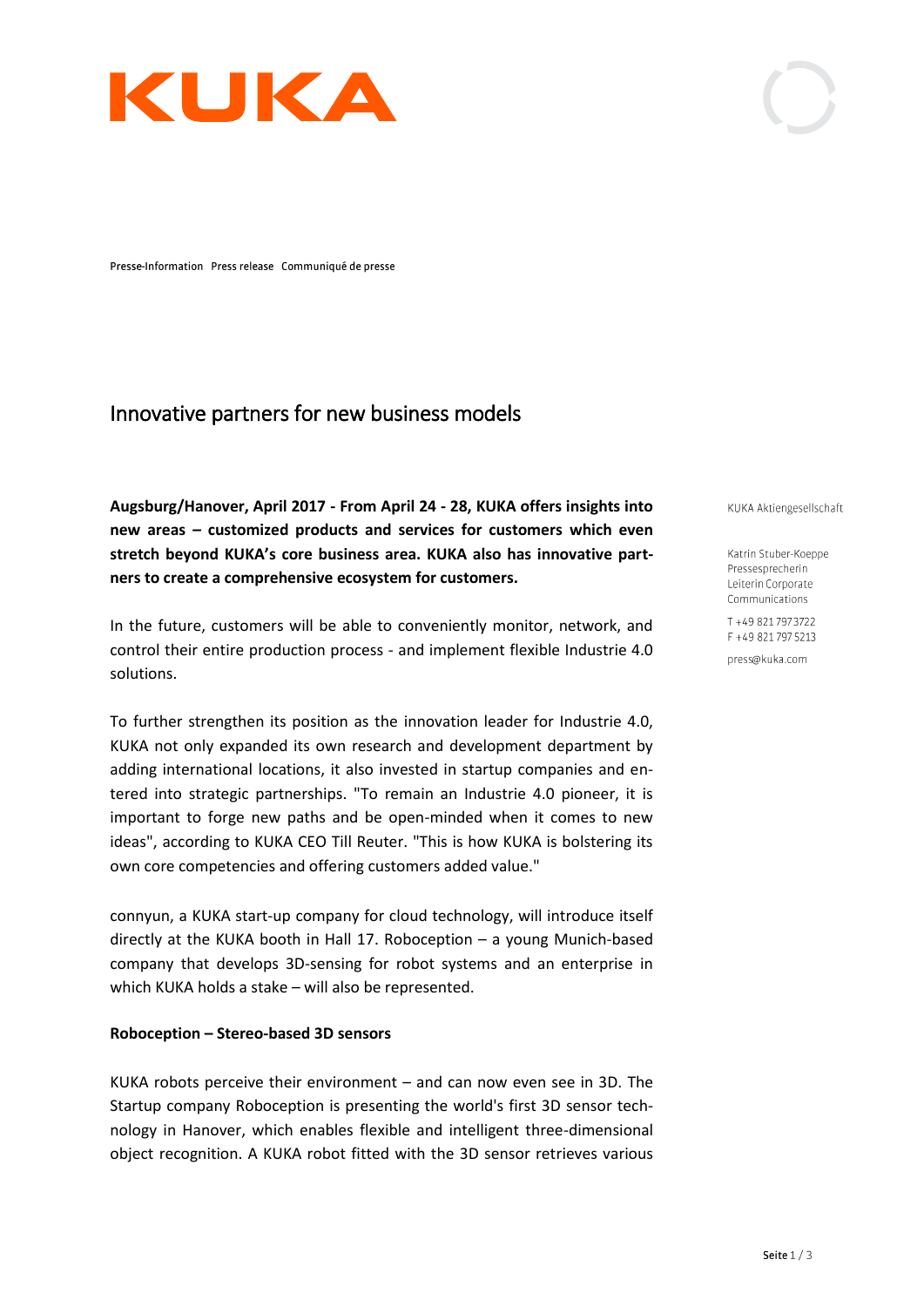

products from a shelf and places them into a box - just like a shopping assistant. Trade show visitors can individually "order" the desired products. Unlike conventional automated applications, it is not necessary to continually dimension and specify the coordinates of the products. Instead, the sensor reorients itself and forwards the current coordinates of the shelf and the products directly to the robot. This still works flawlessly even if products or entire shelves are moved to a different location.

In addition to the innovative sensor, Roboception also offers many software modules in the form of a library. This offers new customers easy entry into image processing systems.

# **connyun – Driving the ecosystem principle**

The startup based in Karlsruhe is a subsidiary of KUKA and offers technology that can connect machines and services through their Industrie 4.0 cloud platform. The goal is to network machinery and components in production systems, enable them to communicate, and collect data that can be analyzed. The linkup to the cloud facilitates process and product quality improvements.

connyun relies on an open software architecture, making it extremely easy for customers to take the first step. In addition, end customers are offered a comprehensive ecosystem, with partners and startups who can offer their software solutions (services) on the connyun platform to establish a rapidly growing solution portfolio.

With the cloud platform, connyun provides a technology with which the ecosystem partners can develop and offer their Industrie 4.0 solutions. The ecosystem philosophy covers both KUKA's own and partner solutions in order to be able to offer end customers extensive options for optimizing their production and logistics processes.

At the Hanover Messe, connyun will be presenting the topics of Machine Connectivity, Big Data and Data Analysis, Industrie 4.0 Applications for Mechanical Engineers as well as Manufacturing & Software Ecosystems.